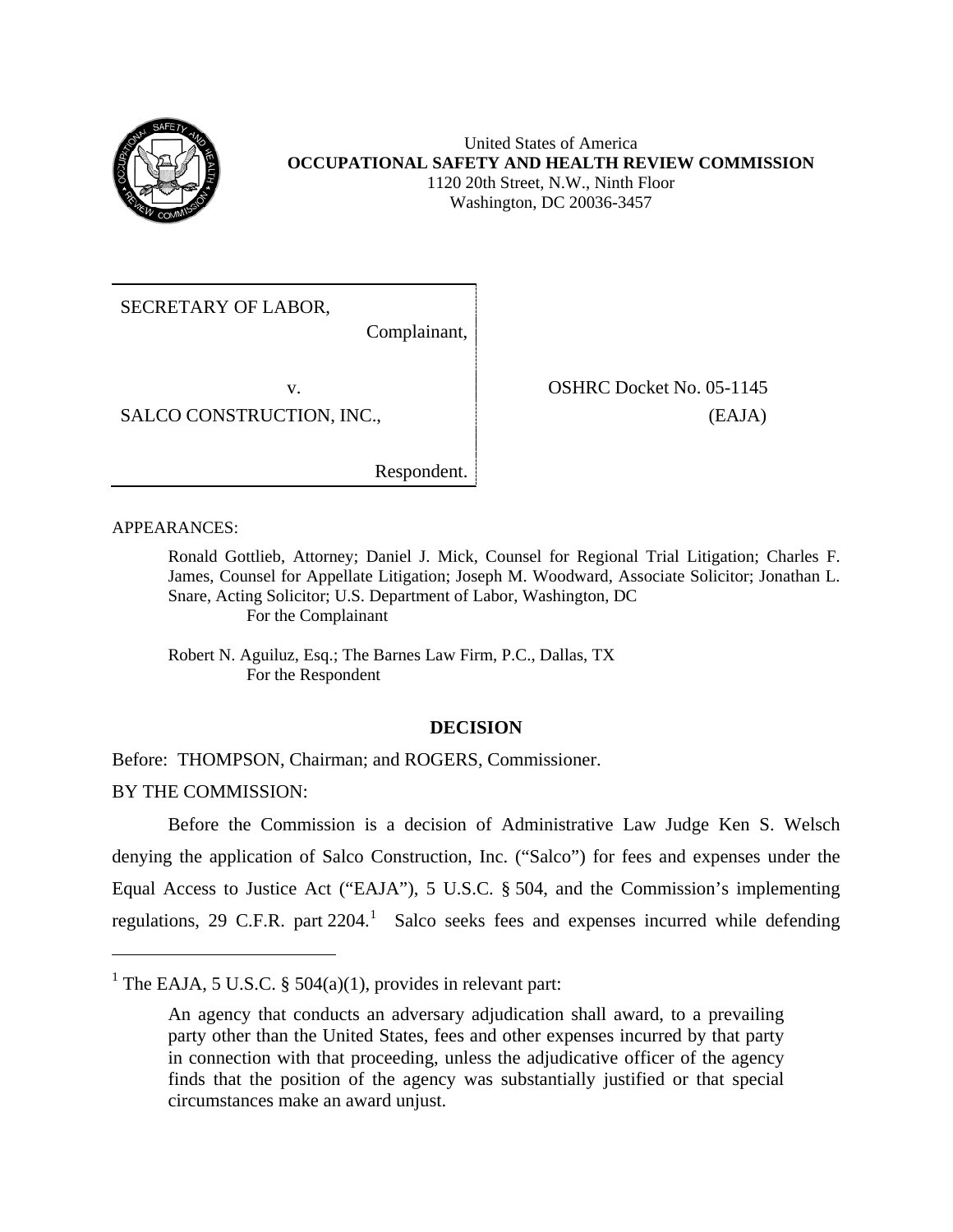against a citation alleging a repeat violation of the construction safety standards promulgated under the Occupational Safety and Health Act of 1970 ("OSH Act"), 29 U.S.C. §§ 651-78. In deciding whether Salco is entitled to fees, the only issue before us is whether the Secretary was substantially justified in citing and prosecuting the alleged violation.<sup>[2](#page-1-0)</sup> For the reasons given below, we affirm the judge's decision.

#### **Background**

above the ground [and] using a scaffold platform being supported by an industrial forklift."<sup>[3](#page-1-1)</sup> The events giving rise to Salco's filing of an EAJA fee petition began on April 19, 2005, when the Occupational Safety and Health Administration ("OSHA") inspected a worksite in Baton Rouge, Louisiana, where Salco was erecting the steel for a new Verizon Wireless retail store. As a result of the inspection, OSHA issued Salco two citations—one serious and one repeat—alleging a total of three violations of the construction standards. Under one of the repeat citation items, the Secretary alleged a violation of 29 C.F.R.  $\S 1926.451(g)(1)$  based on the failure of Salco's employees to use fall protection while "installing bolts into wall braces 12 feet Following a hearing, the judge vacated this citation item and affirmed the two remaining items.

In her case on the merits, the Secretary relied on the testimony of OSHA compliance officer ("CO") Raymond Loupe who observed two Salco employees working on a scaffold platform supported by a telescoping forklift known as a "Gradall Telehandler." One of the employees on the platform had a harness draped over his shoulder unattached to anything, and the other employee was wearing no personal fall protection whatsoever. The platform itself had fall protection on just three sides, but when the platform abutted the building, the eaves of the building constituted fall protection on the fourth "open" side.<sup>[4](#page-1-2)</sup> CO Loupe testified that he saw

<span id="page-1-2"></span><sup>4</sup> Section 1926.450(b) defines open sides and ends as:

[T]he edges of a platform that are more than 14 inches (36 cm) away horizontally from a sturdy, continuous, vertical surface (such as a building wall) or a sturdy, continuous horizontal surface (such as a floor), or a point of access. Exception:

<span id="page-1-0"></span><sup>&</sup>lt;sup>2</sup> It is undisputed that Salco is a prevailing party and meets the eligibility criteria for an award.

<span id="page-1-1"></span><sup>&</sup>lt;sup>3</sup> Section 1926.451(g)(1) states:

Each employee on a scaffold more than 10 feet (3.1 m) above a lower level shall be protected from falling to that lower level. Paragraphs  $(g)(1)(i)$  through (vii) of this section establish the types of fall protection to be provided to the employees on each type of scaffold. Paragraph  $(g)(2)$  of this section addresses fall protection for scaffold erectors and dismantlers.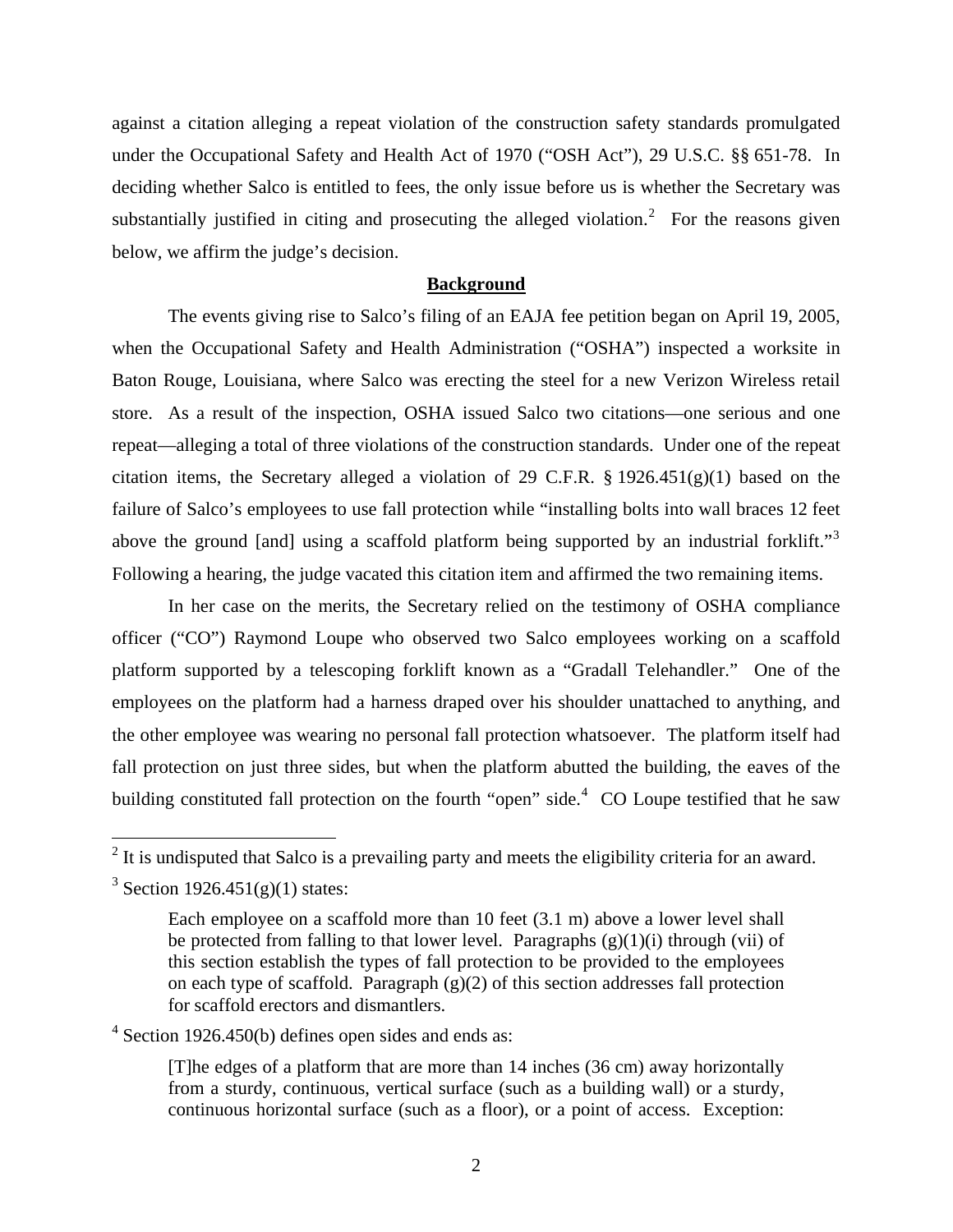the forklift back away from the building, moving the platform away from the eaves and into another position along the wall, while the employees were still standing on the platform. According to CO Loupe, when the forklift moved the platform in this manner, the employees were exposed to a twelve-foot fall from the platform's open, unprotected side. Salco's sole witness, the forklift operator, disputed CO Loupe's claim, testifying that the forklift was not moved with the employees on the platform that day.

In vacating the alleged violation of  $\S$  1926.451(g)(1), the judge concluded that, under both the cited standard and under 29 C.F.R. § 1926.4[5](#page-2-0)1(b)(3),<sup>5</sup> fall protection must be provided on platforms more than ten feet above a lower level only if the open side of the platform is greater than fourteen inches from a horizontal or vertical surface. The judge determined that Salco's two employees were not exposed to a fall hazard when the scaffold platform was placed next to the eaves. Although the judge credited CO Loupe's testimony that the forklift backed away from the eaves in order to reposition the platform, he concluded that the Secretary failed to introduce sufficient evidence to show the platform was ever moved more than fourteen inches away from the eaves as required to establish an open end under  $\S 1926.451(b)(3)$ .

On June 29, 2006, Salco filed an EAJA application for \$29,735.82 in fees and expenses incurred in its defense of the vacated citation item. On October 16, 2006, the judge denied Salco's application. He found the Secretary substantially justified in pursuing the violation because she made a reasonable inference—based on CO Loupe's observations and the specifications of the Gradall Telehandler's operations manual—that the scaffold platform would have been separated from the eaves by more than fourteen inches when it was moved by the forklift to another location.

1

For plastering and lathing operations the horizontal threshold distance is 18 inches (46 cm).

<span id="page-2-0"></span> $5$  Section 1926.451(b)(3) states:

Except as provided in paragraphs  $(b)(3)(i)$  and (ii) of this section, the front edge of all platforms shall not be more than 14 inches (36 cm) from the face of the work, unless guardrail systems are erected along the front edge and/or personal fall arrest systems are used in accordance with paragraph (g) of this section to protect employees from falling.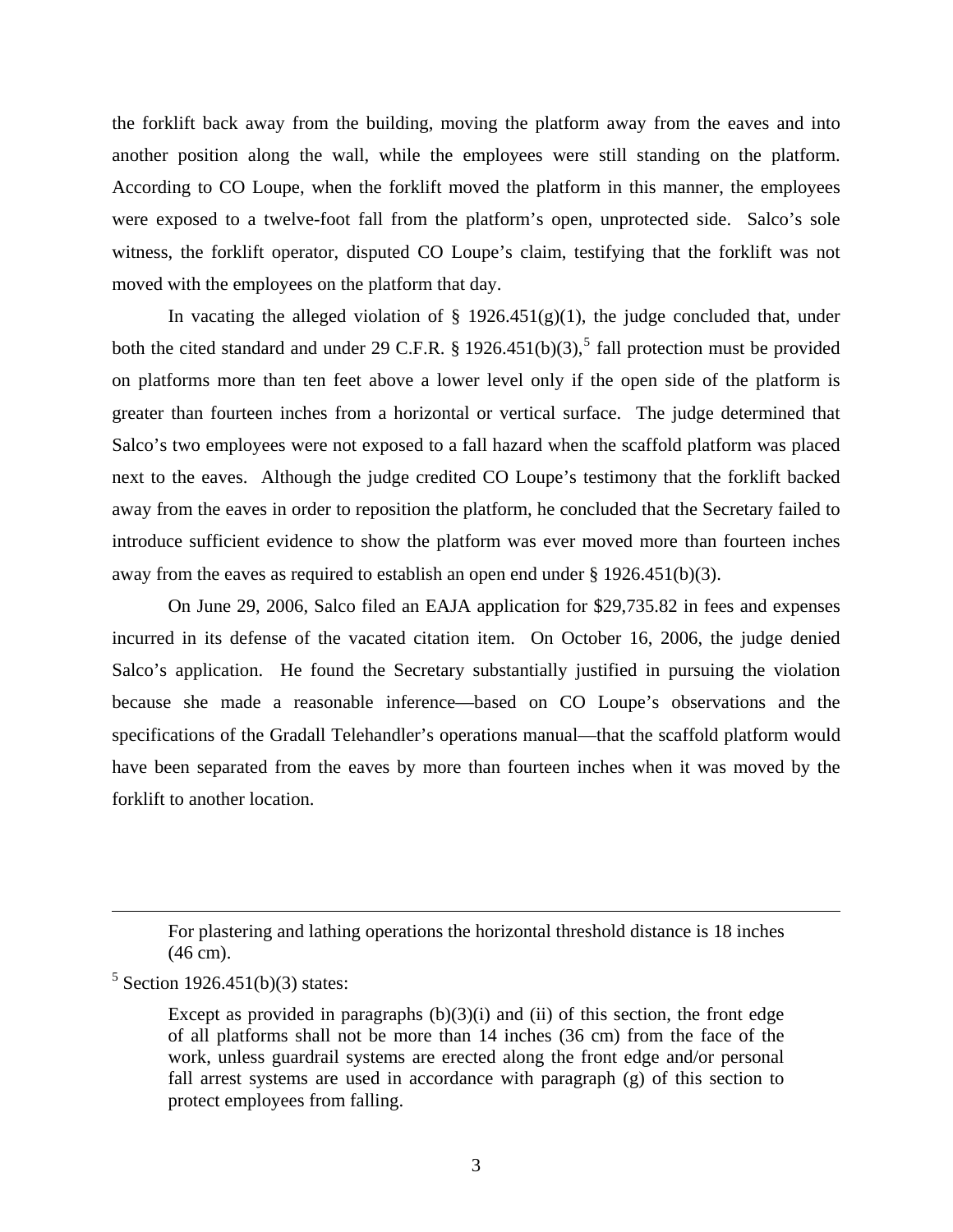#### **Discussion**

The EAJA entitles a prevailing party meeting eligibility criteria to an award for fees and other expenses incurred in connection with an adversarial proceeding, unless the Secretary was substantially justified or special circumstances make an award unjust. 5 U.S.C.  $\S$  504(a)(1), (b)(1); 29 C.F.R. § 2204.106. The Secretary's position is "substantially justified if it has a reasonable basis in both law and fact." *Joseph Watson*, 21 BNA OSHC 1649, 1651 (No. 00 1726, 2006). In other words, the Secretary's position must be "justified to a degree that could satisfy a reasonable person." *Am. Wrecking Corp. v. Sec'y of Labor*, 364 F.3d. 321, 325 (D.C. Cir. 2004). The Secretary contends she was substantially justified here because—as the judge found—she made a reasonable inference, based on the record, that moving the forklift would have separated the scaffold platform from the eaves by more than fourteen inches, resulting in a violation of the cited standard. Salco claims, however, that the judge erred in finding substantial justification because the Secretary neither contemplated the need to show a gap of greater than fourteen-inches nor presented evidence on the width of any such gap.

have been exposed to the fall hazard were installing bolts into wall braces along the building. While the facts here present a very close case on the issue of substantial justification, we conclude that the Secretary established that her position had a reasonable basis in both law and fact. First, we agree with the judge that the Secretary made a reasonable inference regarding the movement of the forklift. Indeed, it was reasonable not only for the Secretary to rely upon the statement of her CO that he witnessed the forklift move, but also to assume Salco would have to move the forklift in order to perform its work. As noted in the citation, the employees alleged to This work was performed not in just one area of the wall but all along the entire wall, thus necessitating the movement of the scaffold platform.

Second, we find the Secretary could reasonably infer that when the forklift did move, it separated the scaffold platform from the eaves by a distance of more than fourteen inches. When the forklift was parked facing the eaves of the building while the employees were working based on pictures of the worksite, as well as CO Loupe's testimony—the tires of the forklift and its boom were perpendicular to the wall with the platform abutting the eaves. However, the Gradall Telehandler cannot move from side to side. Thus, in order to move the platform along the eaves of the building to complete the work, the forklift operator had to back the forklift up before repositioning it against the wall. Under these circumstances, it was reasonable for the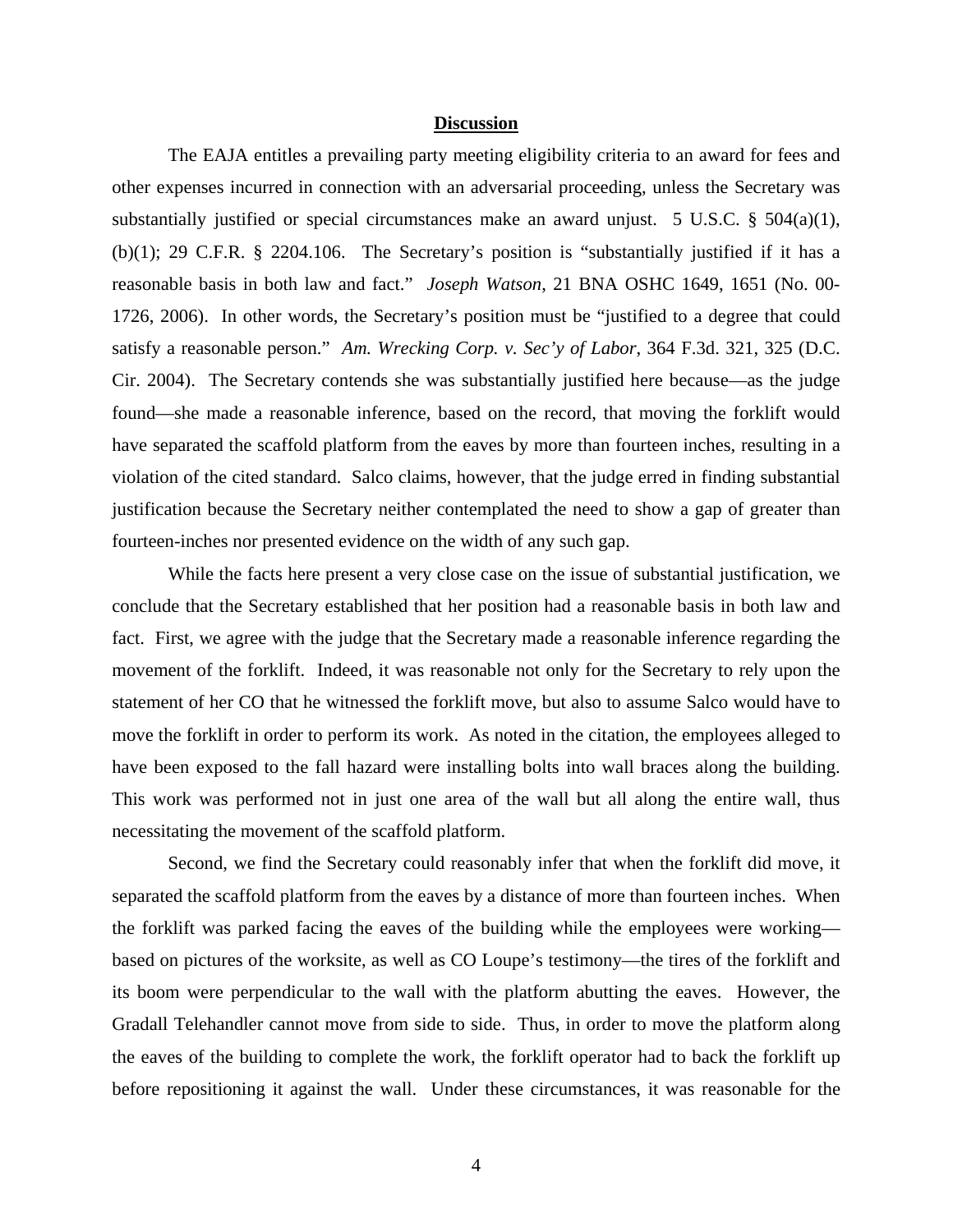Secretary to infer from her evidence—i.e., the CO's statement and the pictures of the worksite that the platform would have separated more than fourteen inches from the eaves when the forklift moved to its new position.

As Salco points out, the Secretary introduced no actual measurements or estimates of the distance between the platform and the eaves during the forklift's movement. Yet, the fact that the Secretary had insufficient evidence to prove her case on the merits does not necessarily mean she lacked substantial justification to prosecute the case. *Joseph Watson*, 21 BNA OSHC at 1651. Given the evidence the Secretary had, we believe it was reasonable for her to infer that when the forklift moved there was a fourteen-inch gap between the wall and the platform, and we see no reason to overturn the judge's finding of substantial justification for purposes of denying an award of EAJA fees.<sup>6</sup>

<span id="page-4-0"></span><sup>&</sup>lt;sup>6</sup> Because we find the Secretary was substantially justified, we do not reach the issue of appropriate fees here. We note, however, that after finding substantial justification, the judge went on to hold that "[e]ven if the Secretary was not substantially justified . . ., Salco's fee application was deficient." According to the judge, the deficiencies were as follows: (1) Salco asked for attorney's fees calculated at a rate higher than \$125 per hour; (2) Salco's fee application included time its attorney spent defending other citation items; and (3) Salco's fee application included time its attorney spent on defenses rejected by the judge. We disagree with the judge to the extent he was suggesting the insufficiencies he noted in Salco's EAJA fee petition provided an independent basis for denying Salco's petition. Commission precedent establishes that, even where an EAJA applicant's fee petition is deficient, a complete denial of fees is only "reserved for the most severe situations." *See Cent. Brass Mfg. Co.*, 14 BNA OSHC 1904, 1907, 1987-90 CCH OSHD ¶ 29,144, p. 38,958 (Nos. 86-978 & 86-1610, 1990). There is nothing in the record to suggest that this case presents such a situation. We also note that "time reasonably spent on an unsuccessful argument in support of a successful claim" may well be compensable*. See Jaffee v. Redmond*, 142 F.3d 409, 414 (7th Cir. 1998).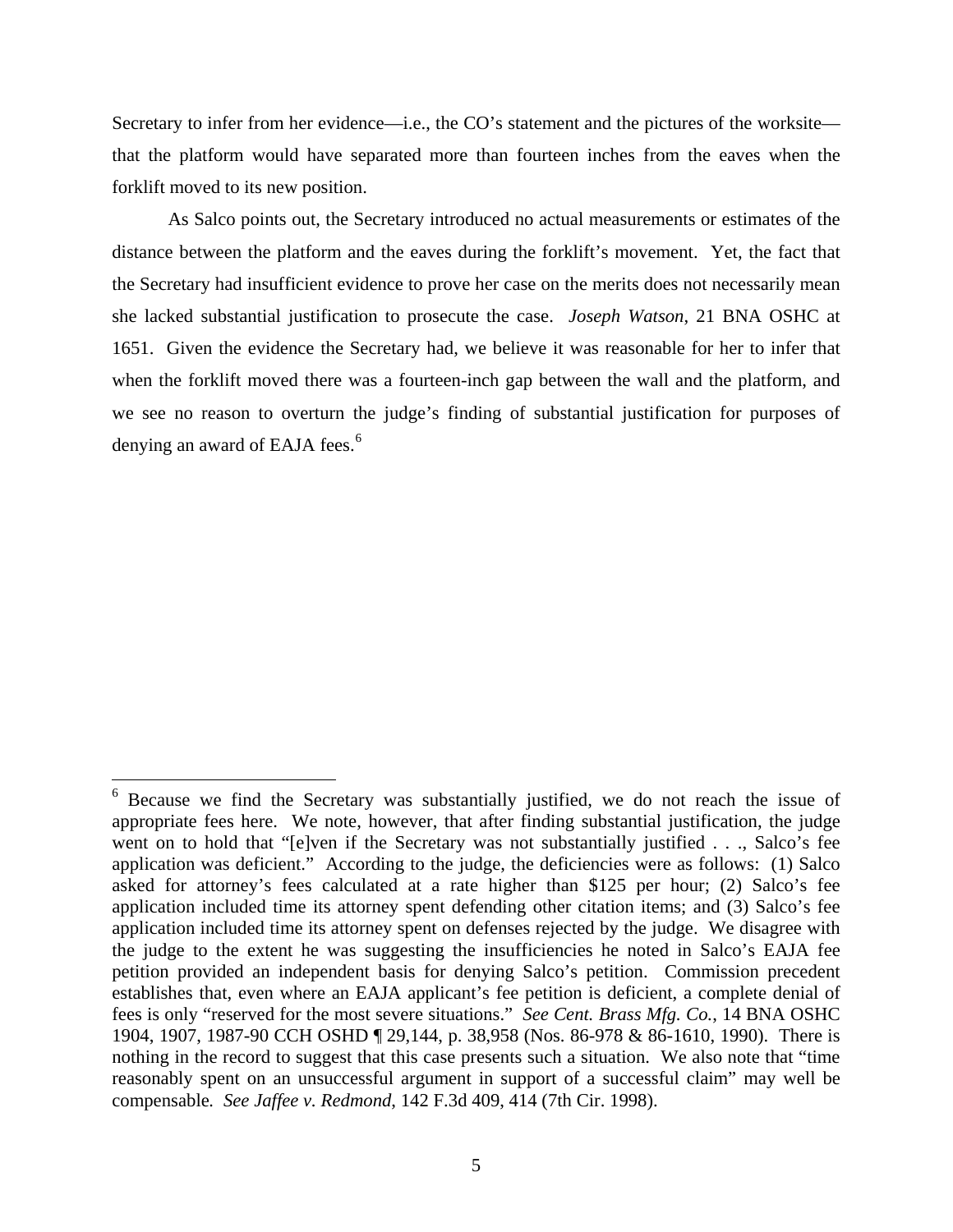# **Order**

We affirm the judge's decision denying Salco's EAJA application. SO ORDERED.

> $\frac{S}{S}$ Horace A. Thompson III Chairman

/s/<br>Thomasina V. Rogers Commissioner

Dated: July 18, 2007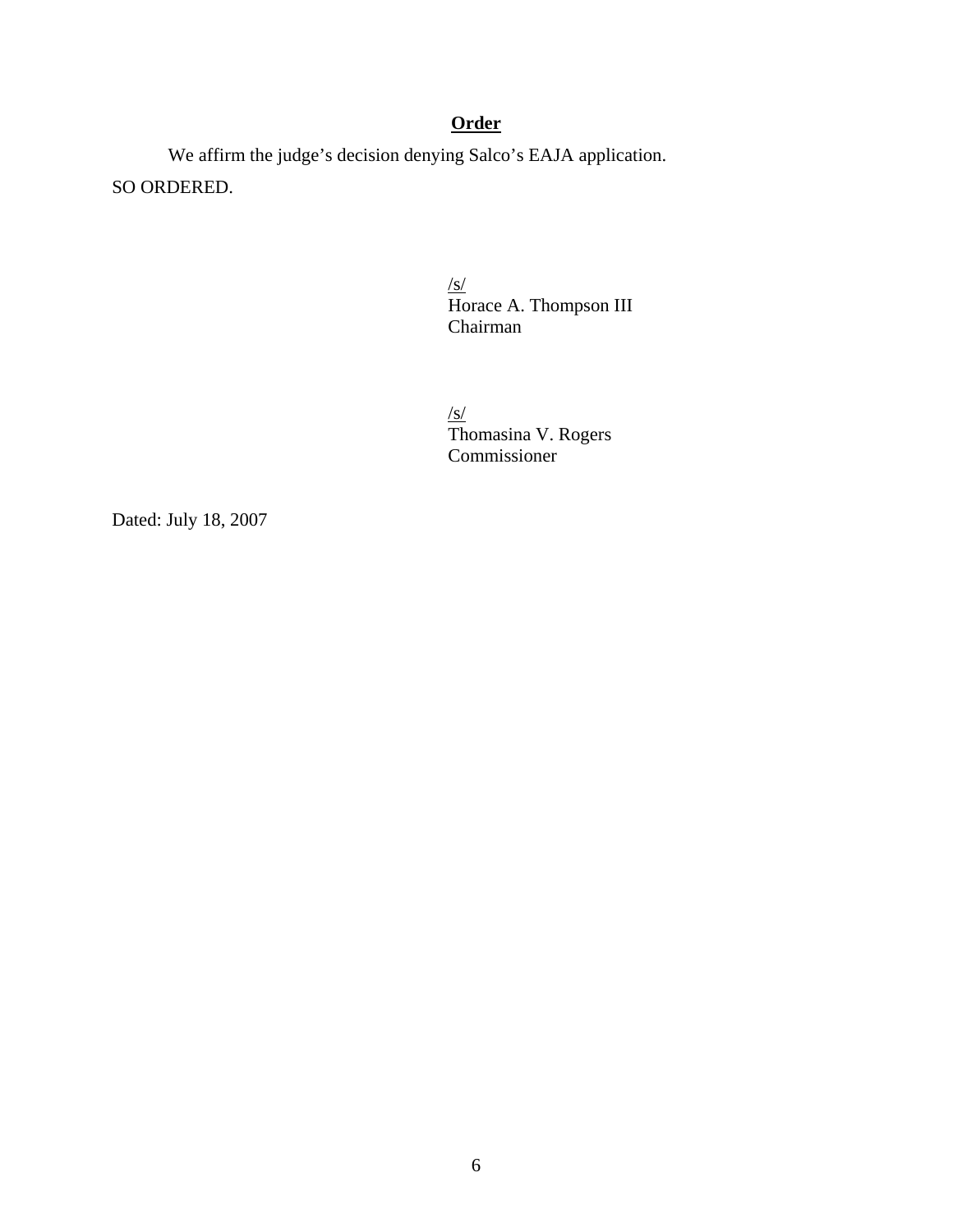Secretary of Labor, Complainant v. OSHRC Docket No. **05-1145**  Salco Construction, Inc., **EAJA** Respondent.

Appearances:

Lindsey A. McCleskey, Esquire Robert N. Aguiluz, Esquire Office of the Solicitor The Barnes Law Firm, P.C. U.S. Department of Labor Dallas, Texas Dallas, Texas

For Respondent

For Complainant

Before: Administrative Law Judge Ken S. Welsch

## **DECISION AND ORDER DISMISSING EAJA APPLICATION**

Salco Construction, Inc. (Salco) seeks an award for fees and expenses under the Equal Access to Justice Act (EAJA), 5 U.S.C. § 504 *et seq*., which were incurred in its defense against serious and repeat citations issued on June 14, 2005, by the Occupational Safety and Health Administration (OSHA). After the hearing on January 12, 2006, the court by decision and order dated April 24, 2006, vacated Citation No. 2, item 2, alleged violation of §1926.451(g)(1). The decision became a final order of the Review Commission on May 30, 2006. Salco's application for fees and expenses dated June 29, 2006, claims costs totaling \$29,753.82.

For the reasons discussed, Salco's application under the EAJA is denied.

### **Background**

Salco, a corporation registered in the State of Louisiana, is engaged in the business of erecting prefabricated steel buildings. On April 29, 2005, three Salco employees were observed by OSHA compliance officer Raymond Loupe installing flashing at the eves and bolting purlins to steel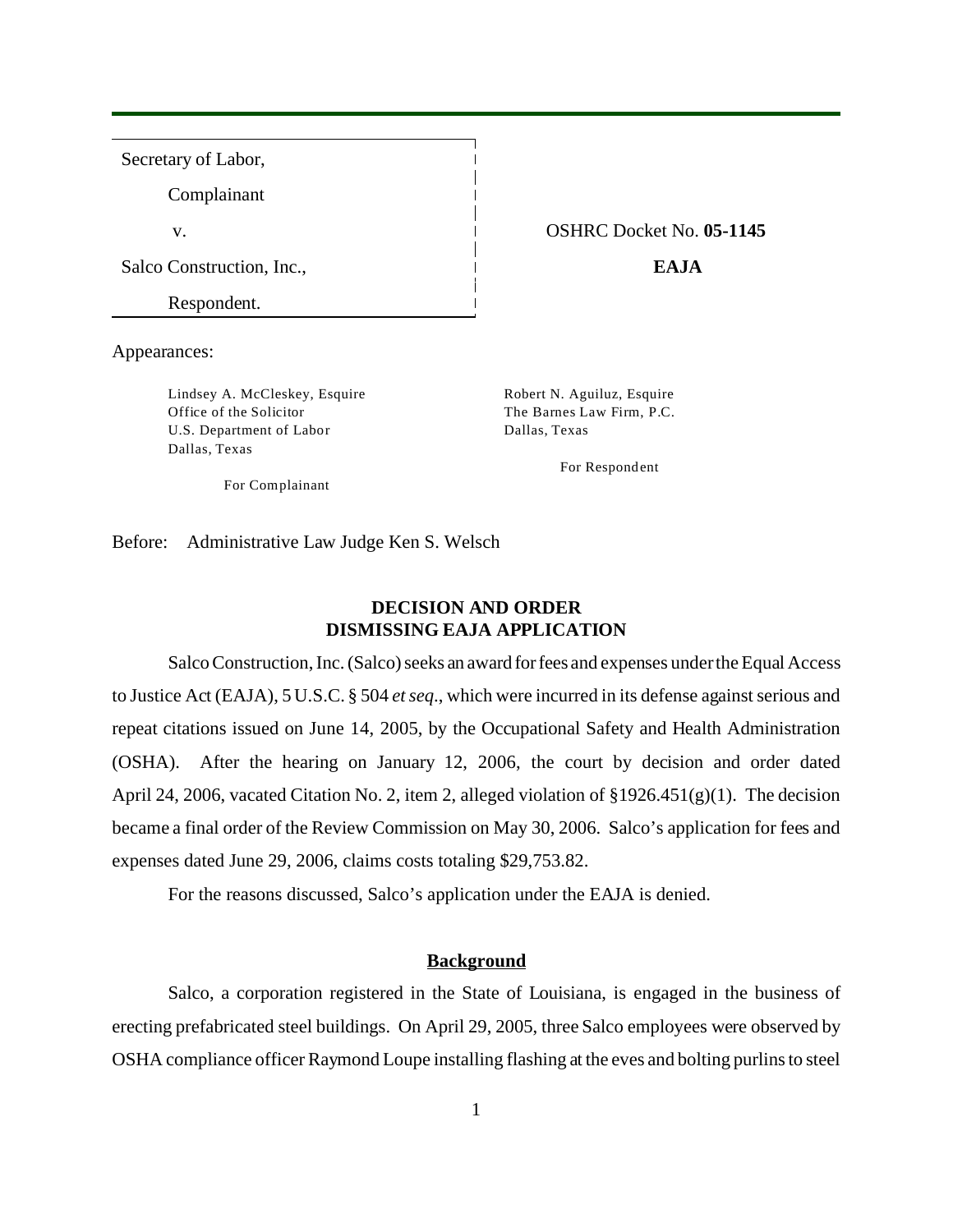beams for a new, single story Verizon Wireless store in Baton Rouge, Louisiana. There is no dispute the two employees on an elevated platform supported by a Gradall Telehandler and the one employee standing on a steel beam were working without personal fall protection. As a result of OSHA's inspection, Salco received serious and repeat citations.

Serious Citation No. 1, alleged Salco violated 29 C.F.R. § 1926.760(a)(1) for failing to ensure an employee on the steel beam exposed to a fall hazard in excess of 15 feet was protected by fall protection. The serious citation proposed a penalty of \$3,000.00.

Repeat Citation No. 2, alleged Salco violated 29 C.F.R. § 1926.451(c)(2)(v) (item 1) for failing to secure the elevated scaffold platform to the forks on the Gradall Telehandler, and 29 C.F.R. § 1926.451(g)(1) (item 2) for failing to protect two employees on the elevated scaffold platform from a fall hazard in excess of 10 feet by a system of fall protection. The repeat citation proposed a penalty of \$1,200.00, for each violation.

The hearing was held on January 12, 2006, in Baton Rouge, Louisiana. The court's decision dated April 24, 2006, affirmed Citation No. 1, violation of §1926.760(a)(1) and Citation No. 2, item 1, violation of  $\S 1926.451(c)(2)(v)$  and assessed a total penalty of \$3,000.00. Citation 2, item 2, alleged violation of § 1926.451(g)(1) was vacated. Salco did not seek review of the court's decision which became a final order of the Review Commission on May 30, 2006.

On June 29, 2006, Salco filed an EAJA application for fees and expenses in its defense of Citation No. 2, item 2.

#### **EAJA**

 no special circumstances which make an award unjust. 29 C.F.R. § 2204.101 *et seq.* The EAJA applies to proceedings before the Review Commission through § 10(c) of the Occupational Safety and Health Act of 1970, 29 U.S.C. § 651, *et seq*. An award for fees and expenses under the EAJA is made to an eligible applicant who is the prevailing party, if the Secretary's action in bringing the case is found to be without substantial justification and there are

While the applicant has the burden of persuasion to show it meets the eligibility requirements to receive an award, the Secretary has the burden to show that her position in the matter was substantially justified.

#### **Eligibility**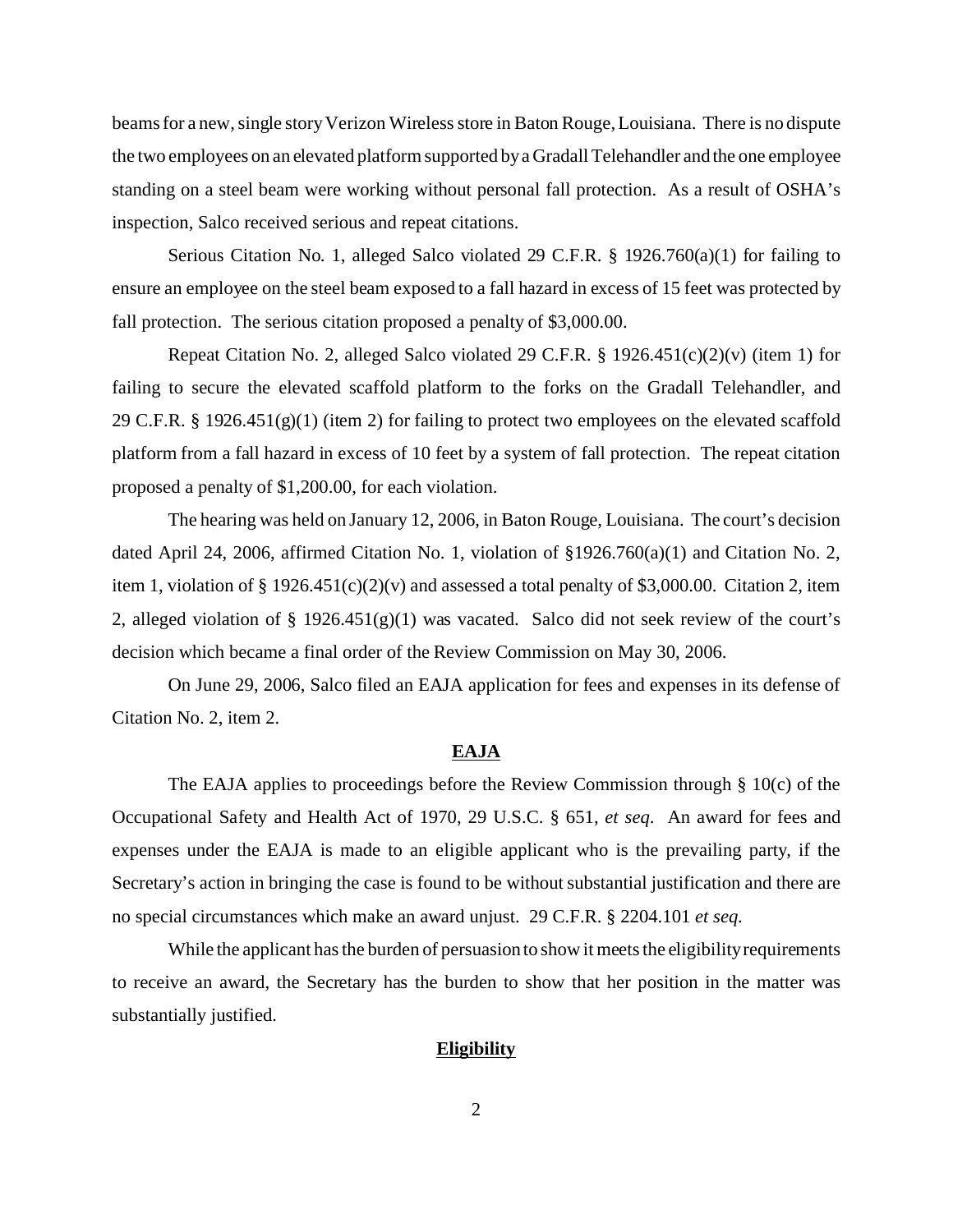The party seeking an award for fees and expenses must submit an application within 30 days of the final disposition in an adversary adjudication. 29 C.F.R. § 2204.302. The Secretary does not dispute Salco's application dated June 29, 2006, was timely filed.

The party seeking an award must also meet certain eligibility requirements. An eligible employer includes a "corporation . . . that has a net worth of not more than \$7 million and employs not more than 500 employees." 29 C.F.R. § 2204.105(b)(4).

Salco is a corporation registered with the State of Louisiana. The record shows Salco employs approximately 50 employees (Tr. 62, 114). Salco's application includes a financial balance sheet reflecting its assets and liabilities as of February 28, 2005. The net worth is less than \$7 million (Salco' Application, Exh. 1). The Secretary does not dispute Salco's eligibility under the EAJA (Secretary's Opposition).

### **Prevailing Party**

"An applicant is considered to be the 'prevailing party' . . . if it has succeeded on any of the significant issues involved in the litigation, and if, as a result of that success, the applicant has achieved some of the benefit it sought in the litigation." *K.D.K. Upset Forging, Inc.*, 12 BNA OSHC 1856, 1857 (No. 81-1932, 1986). A party does not have to prevail on all issues in contest "....but only as to a discrete substantive portion of the proceeding." *H.P. Fowler Contracting Corp.*, 11 BNA OSHC 1841, 1845 (No. 80-3699, 1984).

In the instant case, vacating Citation No. 2, item 2, alleged violation of  $\S 1926.451(g)(1)$ , was a "discrete substantive portion" of the citations issued by OSHA. The Secretary does not dispute that Salco was the prevailing party as to alleged violation of  $\S 1926.451(g)(1)$  (Secretary's Opposition).

### **Substantial Justification**

 1999). There is no presumption that her position was not justified simply because the citation item In order for Salco to be awarded costs under the EAJA, the Secretary's position in pursuing the alleged violation of  $\S 1926.451(g)(1)$  must be shown to not be substantially justified. The test of whether the Secretary's action is substantially justified is essentially one of reasonableness in law and fact. *Contour Erection and Siding Systems Inc.,* 18 BNA OSHC 1714, 1716 (No. 96-0063,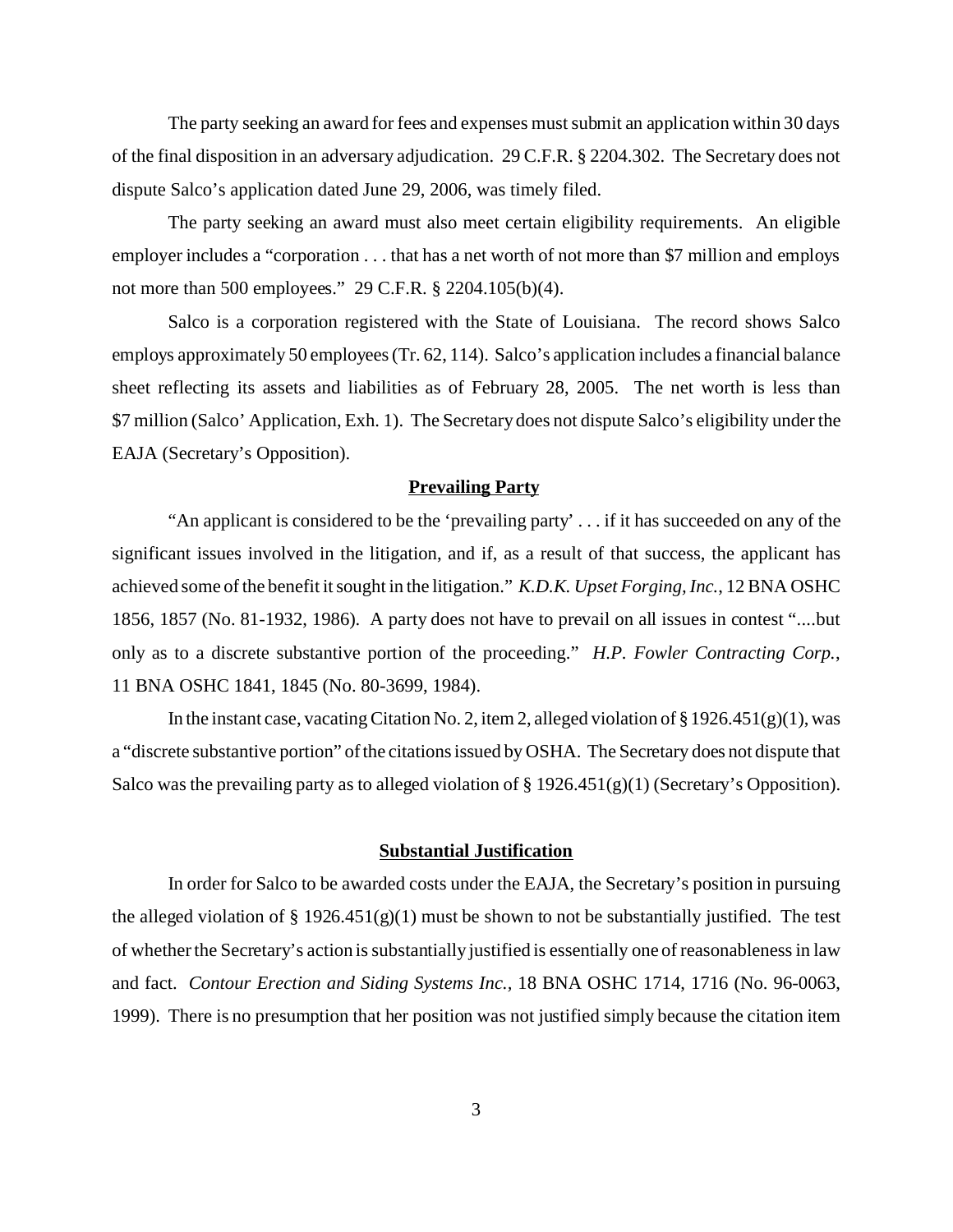was vacated. Also, the Secretary's decision to litigate the item does not have to be based on a substantial probability of prevailing.

In this case, the Secretary alleged Salco violated  $\S 1926.451(g)(1)$  (Citation No. 2, item 2) for failing to equip two employees on an elevated scaffold platform supported by a Gradall Telehandler installing flashing at the eave and exposed to a fall of 13 feet with a fall arrest system. Section  $1926.451(g)(1)$  provides, in part:

> Each employee on a scaffold more than 10 feet (3.1 m) above a lower level shall be protected from falling to that lower level. Paragraphs  $(g)(1)(I)$  through (vii) of this section establish the types of fall protection to be provided to the employees on each type of scaffold.

The record established and Salco did not dispute the terms of  $\S 1926.451(g)(1)$  were not complied with and that Salco knew of the violative conditions through its leadman on site. The Secretary's case was based on the observations and photographs made by the OSHA compliance officer during his inspection. Compliance officer Loupe observed the two employees on an elevated platform. One of the employees on the platform was the leadman. The employees were not utilizing any personal fall protection (Exhs. C-1, C-2, C-3; Tr. 30, 113-114). The platform which was supported by a Gradall Telehandler, had suitable guardrails on three sides but was open along the side of the platform facing the eave (Tr. 26, 28). Loupe testified he saw the Gradall's wheels move with the employees still on the platform (Tr. 24-27, 29-30, 60).

Throughout the proceedings, Salco's defenses to alleged violation  $\S 1926.451(g)(1)$  involved its claim the scaffolding standards at § 1926.451 were preempted by the steel erection standards at Subpart R, § 1926.750 *et seq*., and the platform was less than 10 feet above the ground. Both of these arguments were rejected by the court in its decision dated April 24, 2006, which decided in favor of the Secretary.

The alleged violation of § 1926.451(g)(1) was vacated because the Secretary failed to show by a preponderance of the evidence that the eave did not act as a guardrail in preventing employees from falling from the open side of the platform or that the platform was more than 14 inches from the eave. Section 1926.451(b)(3) requires a guardrail system or personal fall arrest system to prevent employees from fall falling if the platform is greater than 14 inches from a horizontal or vertical surface.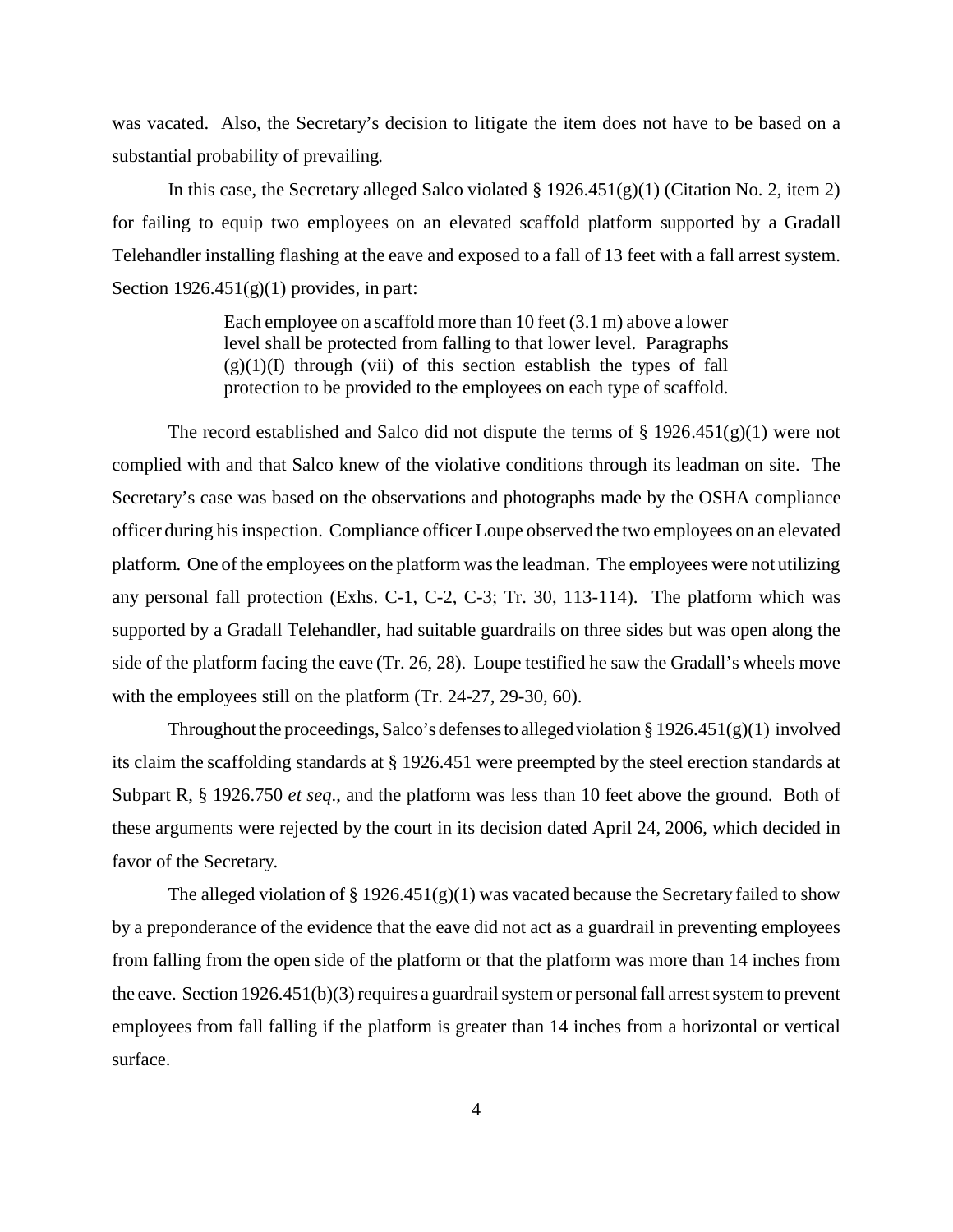In its EAJA application, Salco argues the Secretary's position was not substantially justified because the OSHA compliance officer did not take any measurements and was unable to testify that the distance between the platform and the eave was greater than 14 inches. According to Salco, this shows OSHA did not consider the employee exposure requirement in establishing a violation of a standard before issuing the citation.

Establishing employee exposure is an essential element of the Secretary's burden of proof. *Walker Towing Corp*., 14 BNA OSHC 2072, 2074 (No. 87-1359, 1991). However, the failure of the Secretary to meet its burden of proof on this element does not necessarily entitle Salco to an award under the EAJA. The EAJA is not to be read to deter the Secretary from pursing in good faith, cases which are reasonable in advancing the objective of workplace safety, if such cases are reasonably supportable in fact and law. The facts forming the basis of the Secretary's position do not need to be uncontradicted.

Although the compliance officer did not take measurements and could not testify the platform was more than 14 inches from the eave, the Secretary attempted to establish employee exposure by relying on the compliance officer's observations that the platform was repositioned from another location to the location depicted in the photographs while the employees were on it. Loupe testified he saw the platform move during repositioning (Tr. 24-25, 61). While the platform was repositioning, the two employees remained on the platform (Tr. 26-27). Loupe testified the employees were exposed to a 12-foot fall during the repositioning of the platform (Tr. 60). The Secretaryintroduced evidence regarding the operation of the Gradall Telehandler which she believed indicated the boom supporting the elevated platform would only telescope forwards or in an outward direction toward the face of the eave (Exh. R-2). The Secretary, therefore, argued the forklift would have to back away from the eave more than 14 inches and then move forward to allow the employees to install the flashing along the length of the eave.

Although this evidence was not accepted by the court based on credibility, the inferences drawn by such evidence establish the Secretary's substantially justification in pursuing the issue. Despite Salco's arguments to the contrary, the inferences were reasonable in attempting to show employee exposure. The observations of the compliance officer, the photographs, and the operation's manual, established a reasonable basis for the facts alleged. Salco did not deny the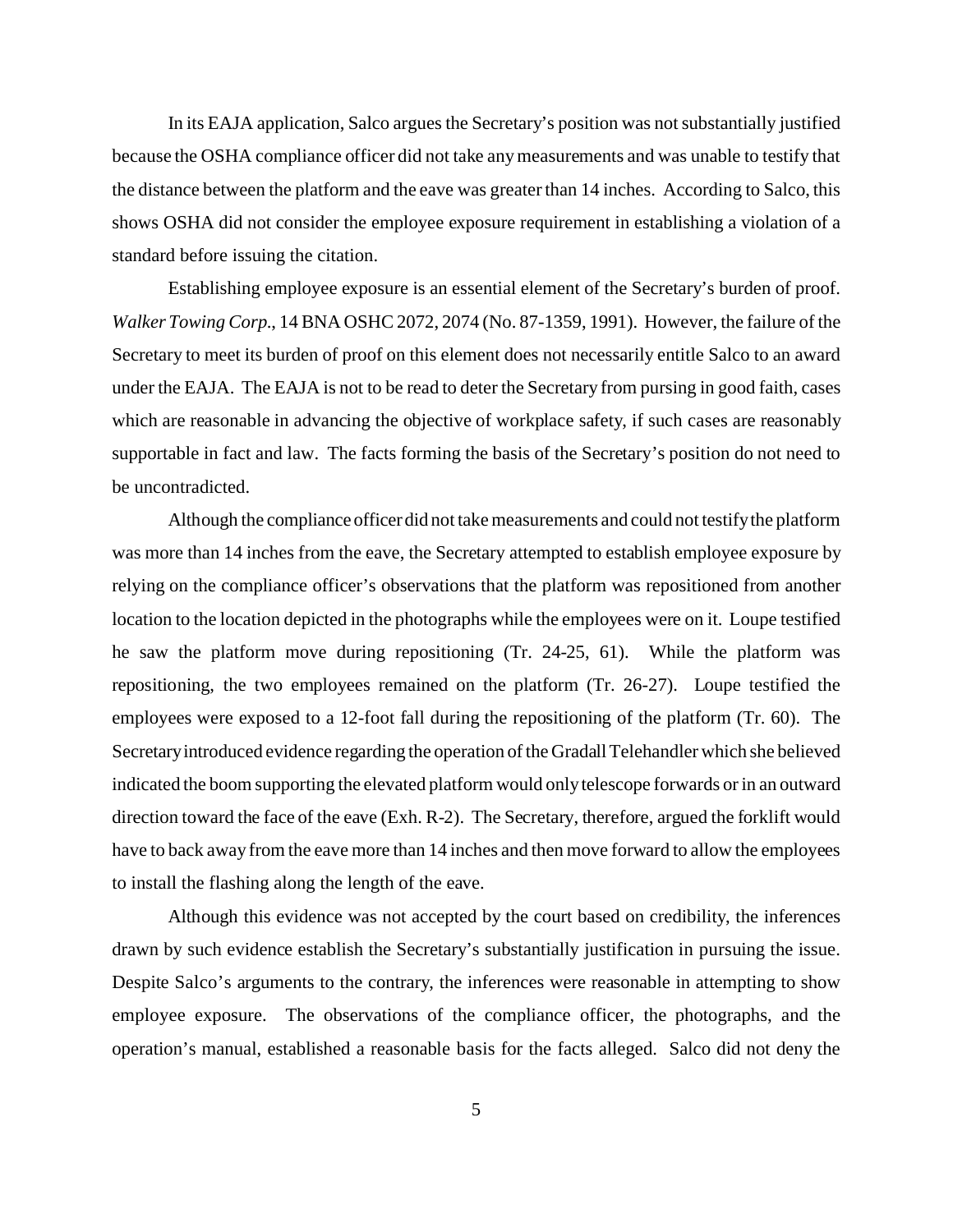employees were on the elevated scaffold platform without fall protection. Other than challenging the height of the platform, Salco did not dispute throughout this proceeding, the employees' exposure to a fall hazard without fall protection. Thus, a reasonable basis in fact and law existed for the case the Secretary presented.

### **Salco's Fee Application**

Even if the Secretary was not substantially justified in pursuing a violation of  $§1926.451(g)(1)$ , Salco's fee application is deficient. In determining allowable fees and expenses under the EAJA, the regulations provide that such awards should be based on rates customarily charged by persons engaged in the business and that the fee should not exceed \$125 per hour, unless the Commission determines that an increase in the cost of living or a special factor justifies a higher fee. 29 C.F.R. § 2204.107(b).

In this case, Salco's application shows a \$200 per hour rate. There is no showing to justify the higher rate based on the cost of living in the area or any special circumstances.

Salco's fee application does not separate and segregate, to the extent possible, the attorney's time spent in defending against the alleged violation of  $\S 1926.451(g)(1)$ . Its application for \$29,753.82 includes the costs of defending against the violations of  $\S 1926.760(a)(1)$  and  $§1926.451(c)(2)(v)$ , which were affirmed in favor of the Secretary.

Further, as discussed, even though Salco prevailed on the alleged violation of  $§1926.451(g)(1)$ , Salco's case including its post trail brief does not reflect any time spent on the issue which ultimately resulted in vacating the item. Salco's basis for contesting the item was resolved in favor of the Secretary.